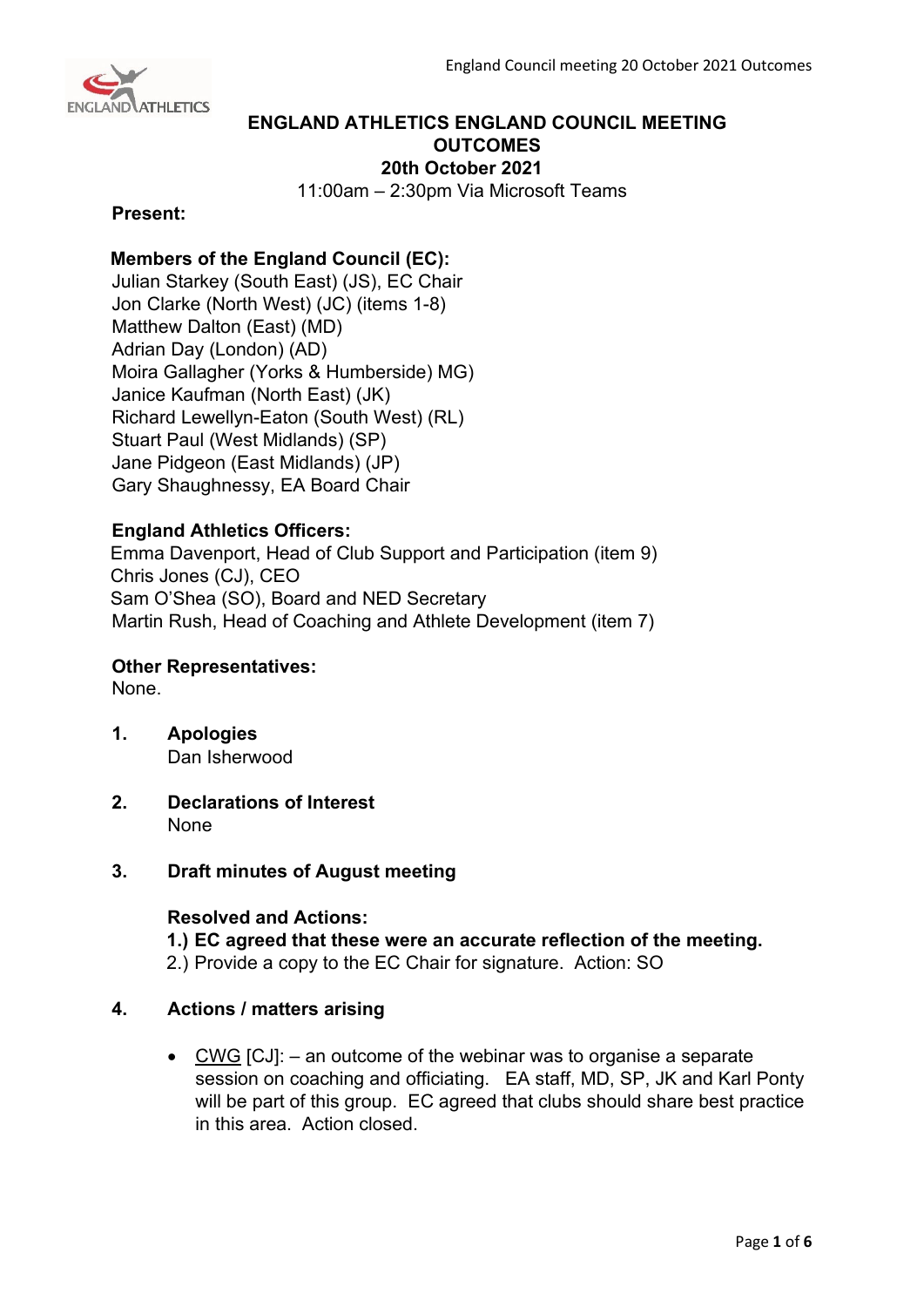- o EC queried whether the under 13 competition structure could have CWG branding to provide impetus. CJ to speak to Nichola Skedgel regarding the potential for linking with CWG.
- EC Diversity Champion [AD]: Devonte Casely-Hayford has been successfully co-opted onto London Council and will take on the role as EC Diversity Champion. Action Closed
- Officials Regional Council feedback [all EC]:
	- o East Mids club forum minutes had been circulated to EC.
	- o London council's club engagement program was progressing well and the feedback from those sessions has shown that the key issues are 1. Officials, 2. Coaches, 3. Facilities.
	- o Feedback on courses:
		- **there are very few courses on the EA website. Longer term** dates would be helpful to enable future planning.
		- **EXECT** clarity is required on how to progress through the levels.
		- the paperwork can feel too complicated and application forms vary greatly between levels.
		- **a** separate section on the website would help.
		- at the recent East region's forum, it was apparent that mentoring wasn't taking place across the whole region. MD to share his forum notes.
		- **EXECT** at the Midlands tri-regional meeting, a main topic of discussion was the challenge of increasing the number of people progressing through the various levels.
		- CJ offered to pass on this feedback and there was opportunity to discuss this further at the Council Conference on 23rd, as Mark Munro would be in attendance.
- UKA officials strategy [MG]: 20/10 Mark Munro to attend the Council Conference on 23/10. Soft launch of strategy 31/10 and full launch in Nov. Action closed.

## **Resolved and Actions:**

- 1.) Speak to Nichola Skedgel re the potential with linking the branding of under 13 competition to CWG. Action: CJ
- 2.) Pass on feedback from regional councils re officials and courses. Action:  $C<sub>1</sub>$

# **5. EC Chair report**

## **Resolved and Actions:**

1.) None

## **6. CEO report**

CJ thanked Council for their help in preparing for the regional awards.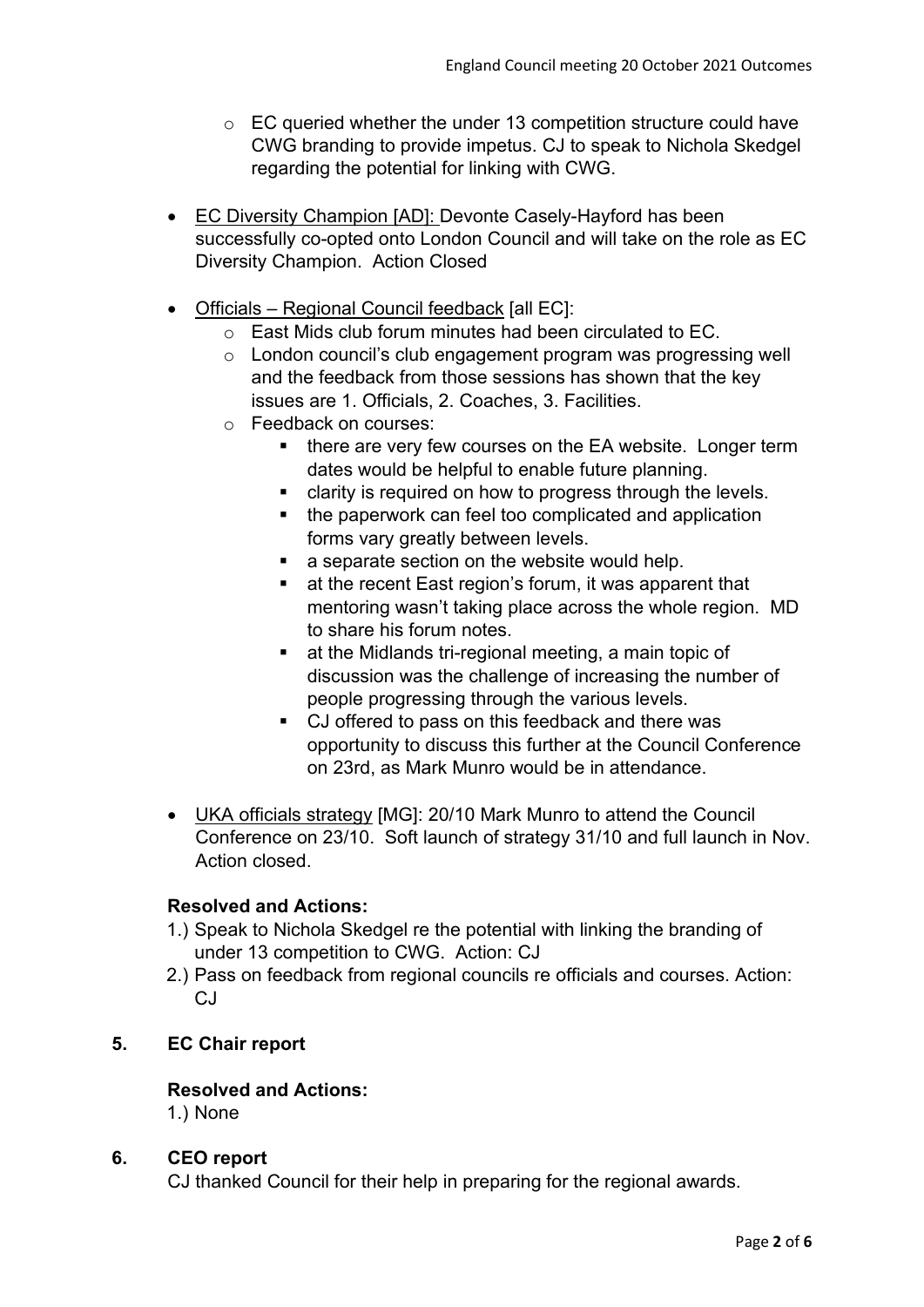- He reported the key results including 155k registered athletes (+17% on last year and 8/8% lower than 2019).
- Road Race licensing was growing and returning to normal.
- Nichola Skedgel and Martin Rush were carrying out some work on the UKA calendar fixture and in due course the Competition Working Group would be holding a webinar.
- EA has signed up to Sustainability in Sport which aims to benefit the environment and wider sport.
- EA is working with CGE to try and secure more places for the England team and await their response (currently we have 68 athletes and 36 paraathletes). The prep camp will be in Loughborough, we are waiting for confirmation of where our athletes will be based at the Games.
- The UKAM EGM took place in September, the future membership structure resolution wasn't approved.

# **Resolved and Actions:**

1.) None

# **7. Talent pathway and hub update**

- MR introduced the pathway which aims to support athletes and their personal coaches and aligns with both the EA and UKA strategic plans. It is hoped that the skills learned at the hubs are taken back to the respective clubs, which should benefit the talent pathway and retention. MR will pick up on individual cases where the skills and benefit are not being shared.
- The pilot hubs in Leeds and Birmingham have already had a great deal of success. A representative from each local club will be invited to sit on the management group of each hub.
- MR confirmed that two of the KPIs were to take 7 athletes to elite status and reduce injury.
- A list of who is involved (athlete, coach and club) is posted on the Youth Talent program web page. EC suggested that adding regional information would help with promotion.
- Concerns from clubs that athletes are being poached so sensitive and clear communications are needed to mitigate potential worries. As part of the transfer to a new coach, will be the necessity for the coach to sign a code of conduct.

EC felt that this topic should be debated further at the next meeting.

## **Resolved and Actions:**

- 1.) For the next cycle, add region to the information on the Youth Talent programme web page. Action: MR
- 2.) Add Talent Hubs and clubs to next meeting's agenda. Action: SO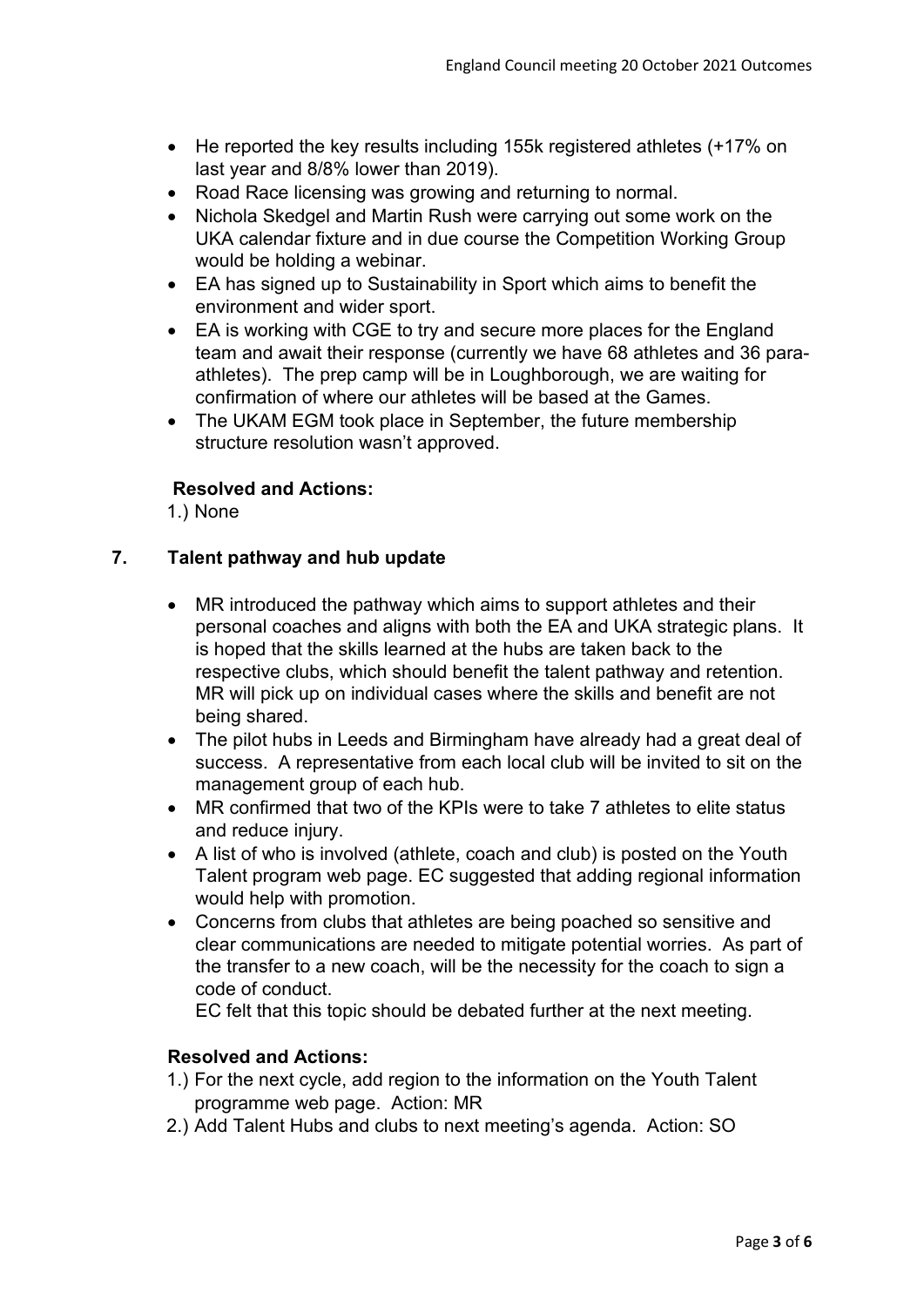## **8. UKA rules and Northern Athletics (NA)**

EC discussed the issue of NA not permitting athletes that were born in the north, but are no longer a member of a northern club, to compete in the north. NA are therefore not adhering to the UKA rule.

There is a supplementary rule which EC felt may need to be closed:

UKA Rule G2 (21) S4 UKA Supplement Competition Conditions 6: *"Additional Rules & Conditions: Any Competition Provider may apply additional rules and conditions to those required in UKA rules but must not relax any Rules. NOTE: A National Association may apply additional rules and conditions to competitions within their area of governance*".

EC agreed this practice was detrimental to the sport.

EC felt that if athletes continue to be blocked from competing, then EA should consider submitting a rule change request (the next cycle is in 2024). Although Level 2 licenses *could* be refused to levy the necessary change, this could be discriminatory to others and so would be a last resort.

MG suggested that the 3 northern Regional Council chairs should write to NA

### **Resolved and Actions:**

1.) Write to Northern Athletics regarding competition for athletes born in the north but who are not members of a northern club. Action: MG, JC, JK

#### **9. Clubs**

EC was asked about sharing best practice with regard to coaching and disability and also what 3-4 things EA could do to support clubs.

EC agreed the key issues were, in order of priority, coaching, officials, facilities and volunteer recruitment.

The work taking place around safeguarding will enable positive change as this will help clubs identify what is needed.

# **Resolved and Actions:**

### **1.) EC suggested the key issues are**

- **a. coaching,**
- **b. officials**
- **c. facilities**
- **d. volunteer recruitment**

2.) A further session is required at the next meeting. Action: SO

## **10. Whole Council Conference prep**

#### **Resolved and Actions:**

1.) None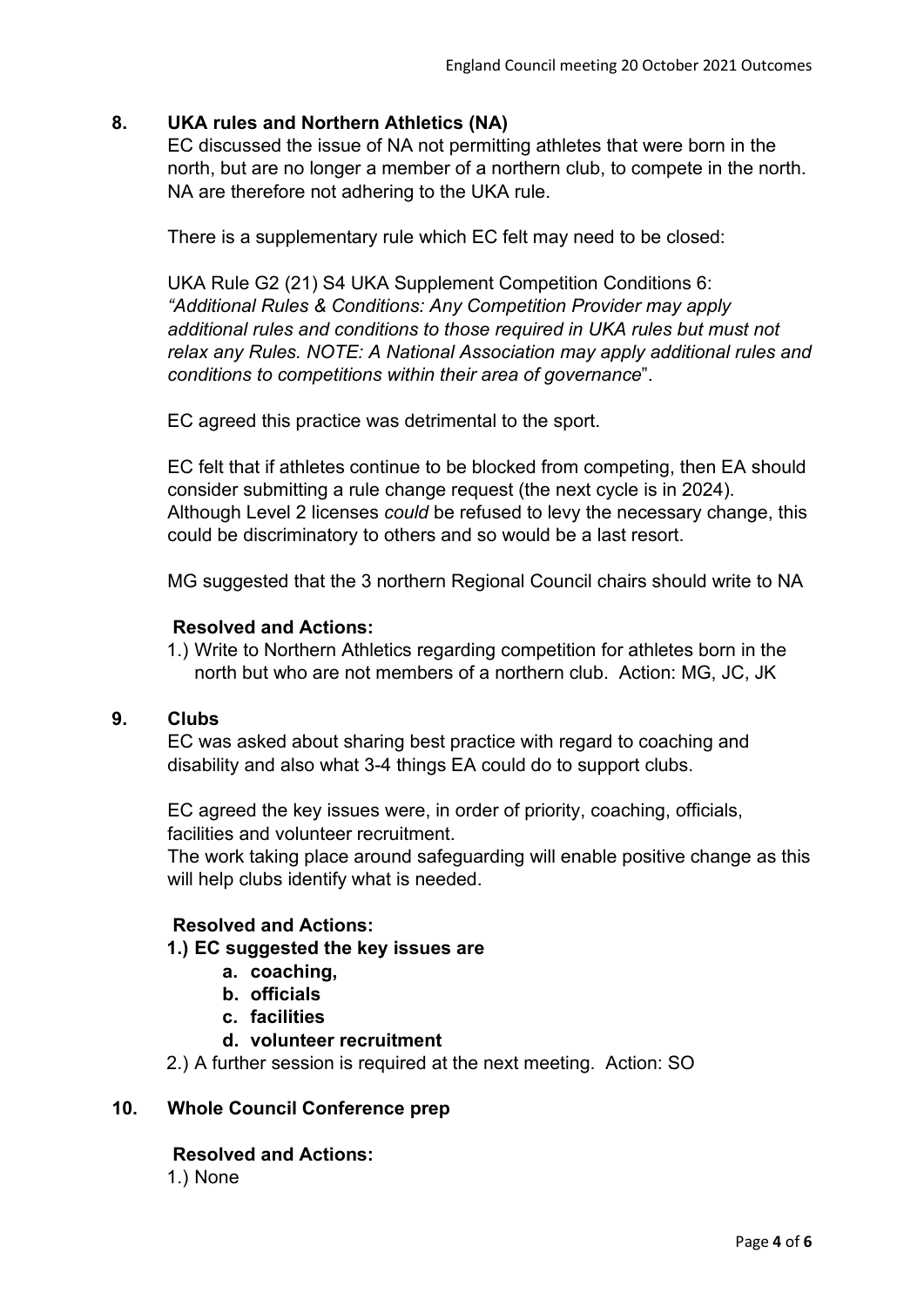## **11. Awards – Council nominees**

**Resolved and Actions:**

**1.) EC agreed that in the interest of transparency, from 2022, even if another region judges the nominees for a region, active councillors should not be put forward for an award.** 

### **12. AOB**

#### 1. Future agenda topics

Members to consider topics that they would like to be considered during 2022. The forward agenda would then be brought back to the February meeting.

2 items were suggested:

1.) Road, Cross country, and social running groups. JK and RLW to lead.

2.) Officials – including endurance. JS to lead.

### 2. Devonte Casely-Hayford

Devonte has been co-opted to London Council and has been confirmed as Diversity Champion for England Council.

# **EC gave approval for Devonte to be co-opted onto England Council and be invited to all EC meeting.** Action: SO

#### 3. 2022 dates

Weds 23 Feb Weds 20 April Weds 17 Aug Weds 9 Nov *Secretary postscript: August meeting moved to Weds 24 Aug*

### 4. Early impressions from EA Board Chair, Gary Shaughnessy

GS wished to thank EC for their welcome and summarised his early impressions during his 1<sup>st</sup> month as Chair of England Athletics.

- EA handled the pandemic very well financially although some difficult decisions had to be made.
- Many committed coaches, officials and volunteers
- Affiliation level are returning to normal, which is positive, but there is still huge potential from the 7m recreational runners.
- Digital is a key part of moving forward with regard to coaching support, particularly to help delegate more to local groups.
- There are many distractions that take us away from our ambition.
- We currently have a heavy dependency on SE funding.